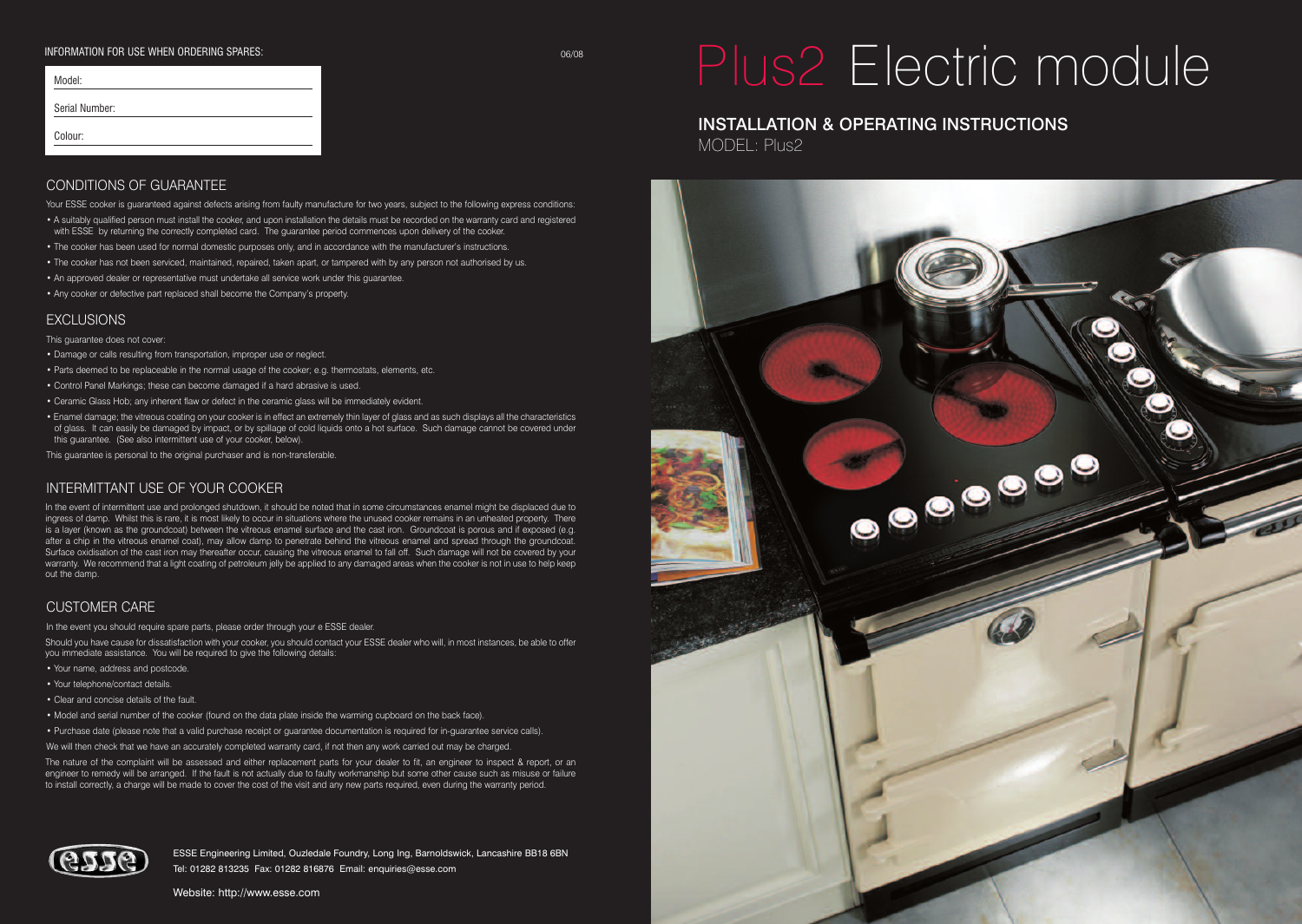We are pleased that you have chosen an ESSE Plus2. We would ask you to read the following instructions very carefully. Correctly installed and operated, your ESSE Plus2 will give satisfactory service for many years. We feel certain that you will enjoy the warmth and comfort of your ESSE Plus2 and, perhaps more importantly, you will more than enjoy the superb quality of the cooking.

# **Contents**

| Technical data       | Page 2 | Linking a Plus2 to an ESSE | Page 6  |
|----------------------|--------|----------------------------|---------|
| <b>Unpacking</b>     | Page 2 | Ovens and Grill            | Page 7  |
| Your Plus2           | Page 3 | First time operation       | Page 8  |
| Spacing & dimensions | Page 3 | Cleaning                   | Page 8  |
| Connecting the Plus2 | Page 3 | Maintenance                | Page 9  |
| The Cooktop          | Page 4 | Wiring                     | Page 10 |
| Hob operation        | Page 6 | Guarantee                  | Page 12 |

# Technical data

Model: Plus2 Electric Module

Voltage: 240 V

Input: 9.5kW Supply: 50 Hz A.C.

Serial No:

Serial number location is on the rating plate behind the kick strip.

# Unpacking

After unpacking the Plus2, remove all the packing from the top and the bottom ovens.

Examine the Plus2 for any damage, particularly to the hob glass. Make sure there are no chips or cracks. If there is any damage to the Plus2 or anything is missing, please contact your supplier for advice.

**Warning!** If the hob is cracked the Plus2 must not be connected and no part of it may be used.

# Accessories

- $\bullet$  1 x Grillpan handle
- 1 x Grillpan/shallow baking tray

• 2 x Oven shelves • 1 x Oven/Grill shelf

• 1 x Roasting tray

# Introduction Your Plus2 Module

Spacing and dimensions - Fig.1



# Connecting the Plus2

For your own safety, we recommend that a competent person, such as a qualified electrician, install your Plus2. The Plus2 should be installed in accordance with the latest edition of the IEE Regulations.

**Note:** This appliance must only be used with the cable provided.

# **Warning!** This appliance must be earthed.

The Plus2 must be connected to the correct electrical supply (as stated on the rating plate, situated behind the kick strip) through a suitable Plus2 control unit incorporating a double pole switch having a contact separation of at least 3mm in all poles, adjacent to (but not above) the Plus2. We recommend that the Plus2 circuit be rated to 45 amps. We recommend that 6mm P.V.C. insulated twin and earth cable is used to connect the Plus2 to the cooker control unit. The cable must be BASEC or HAR approved with a temperature rating of >90ºC. Preferably allow sufficient cable length for the Plus2 to be pulled out if need be, but do not let it hang closer than 50mm (2") to the floor. The cable can be looped if necessary, but make sure that it is not kinked or trapped when the Plus2 is in position.

Access to the Plus2 terminal block is gained by removing the kicker strip on the front of the unit. Remove the 2 screws on the front of the drawer and slide forward to open.

The mains supply cord must be securely clamped by the cable clamp so that any tension applied to the supply cord must not be transmitted through to the terminal block.

**Warning!** This appliance is made of heavy cast iron and when paired with an ESSE cooker the combined weight could be as much as 450 kilos. Please ensure there is ample load bearing in the install location floor. We do not recommend that this appliance is placed on a raised base of any sort.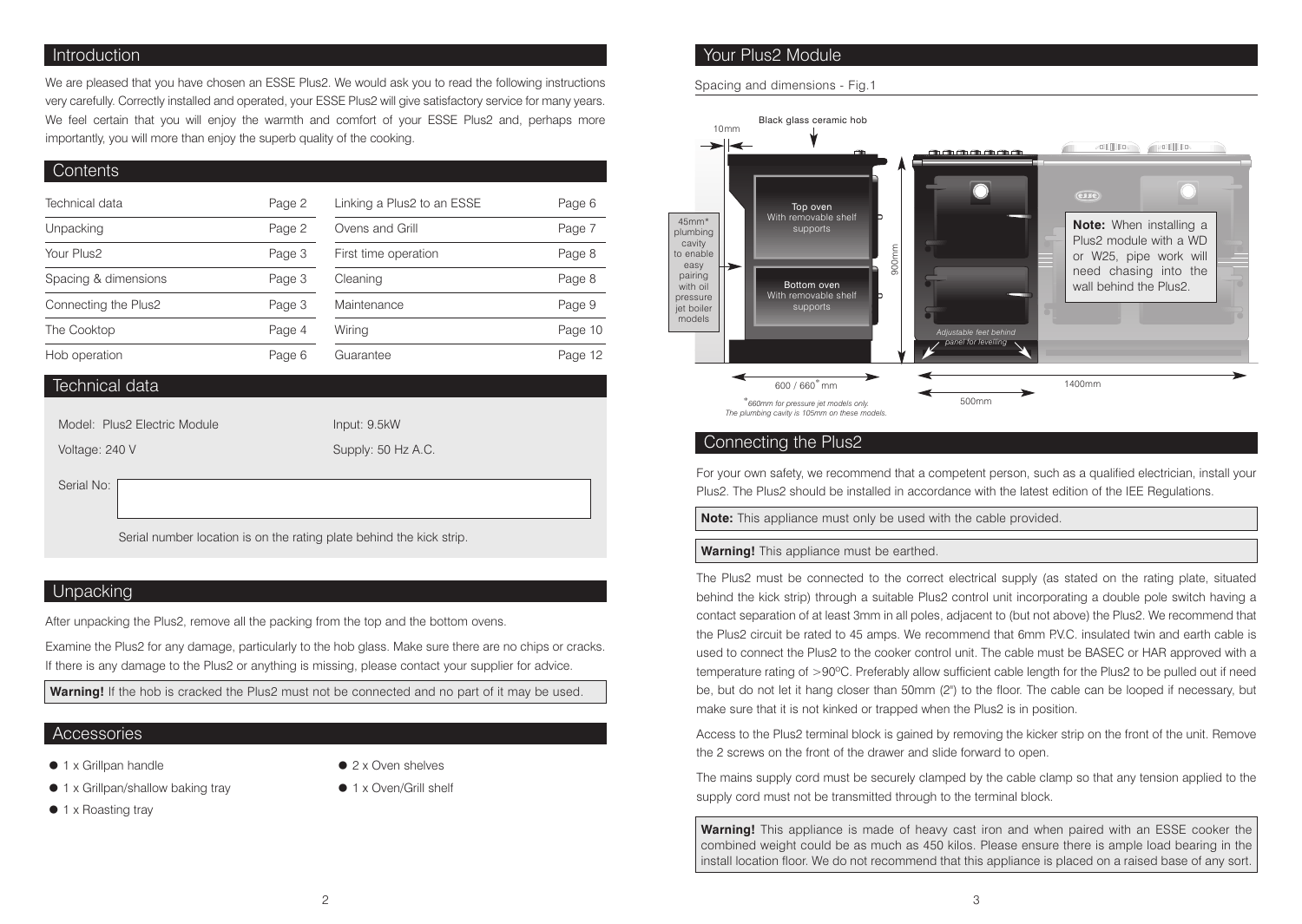

# The Cooktop Cooktop safety

Black glass 4 ring ceramic hob & controls - Fig.2 **Warning to the Marking Control Warning!** If any crack should appear in the hob, isolate the Plus2 immediately from the mains supplier.

- •Under no circumstances should the hob be used with aluminium foil in contact with the hob surface, as damage will occur.
- $\bullet$  It is inadvisable at any time to leave a heating element switched on without a pan in position as this wastes energy, and could make marks more difficult to remove.
- •Never cook directly on the hob surface without <sup>a</sup> cooking utensil as this will result in damage to the surface of the hob.
- •Never use the hob as <sup>a</sup> worktop surface as damage may occur to the smooth surface of the hob.
- •Never drag or slide utensils on the hob surface, as this will cause scratches in the surface of the hob.
- •Never leave any utensils, food or combustible items on the hob when it is not in use.
- •Never place aluminium foil, cling film or plastic containers on the hob.
- •Always ensure that the base of the utensil is dry before placing it on the ceramic hob.
- Never use utensils with rough bases.
- Never use glass ceramic utensils.
- •It is important that any spillage is dealt with before the hob is used again, otherwise it may become baked on.
- •Remove any spillage of high sugar content, such as jam, immediately. Use <sup>a</sup> pan, which is large enough to prevent boil over or spillage.

# Pans

Good quality pans with flat bases should be used. Thin, dented saucepans or those with uneven bases should not be used. Do not slide the pans across the hob surface as this may cause scratches and may leave metal deposits, which will become burnt in if not removed.

# COPPER PANS

All copper pans are excellent conductors of heat and are hardwearing and strong, but need quite a lot of care. They can be very heavy and do not usually have completely flat bases. The interiors are usually lined with a different material such as tin.

# CAST IRON PANS

Cast iron pans should have smooth, well machined bases. Cast iron pans with rough bases may scratch the hob surface.

# STAINLESS STEEL PANS

A stainless steel pan with a sandwich base of aluminium and stainless steel is an excellent conductor of heat and is suitable for use on ceramic hobs, providing they are used in accordance with the saucepan manufacturers' recommendations. Extra care should be taken to ensure the base of the pan and the hob is cleaned and the hob conditioned, after each and every use, when using this type of saucepan (see page 8).

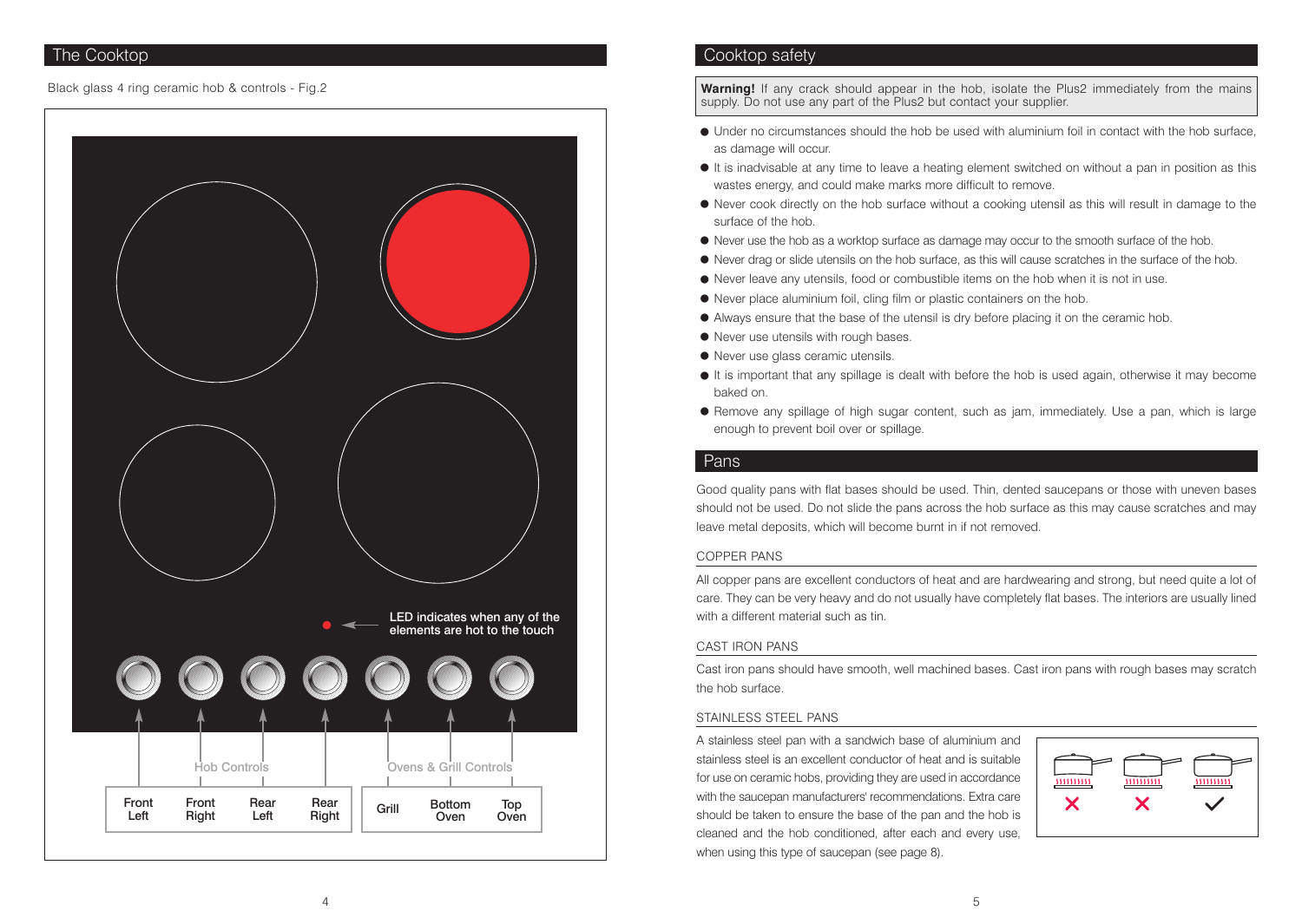# Linking a Plus2 to an ESSE cooker

When partnering a Plus2 with an ESSE cooker join the appliances using the linking bracket shown in Fig.3 then fit the full length towel rail using the Left hand Plus2 towel rail bracket and the right hand ESE cooker towel rail bracket. The plinth covers are designed to overlap for a neater finish and are joined with a single screw bolt as shown in Fig.4.

Linking bracket - Fig.3

Overlapping plinth covers - Fig.4



# Hob operation

The Plus2 has been designed with simple operation in mind.

### 4 RING HOB

All the hob control knobs positioned on the left of the bank of controls (see fig 2) are turned on by turning in a clockwise direction past the first mark and regulated thereafter with a smooth positive action. Align the dimple on the control knob to the desired temperature setting. Turn fully anticlockwise to turn off.

The cooking areas change colour when heated (become red) indicating which heating element is energised. The cooking area returns to its original colour when the heating element is switched off and cools.

# OVENS AND GRILL

The ovens and grill control knobs, positioned on the right of the bank of controls (see fig 2) are operated in exactly the same way as the hob controls. Clockwise to turn on and regulate. Turn fully anti-clockwise to turn off.

**Note:** For your safety, a red LED (see fig 2) indicates when any of the hob rings, ovens or grill are turned on. It will remain lit whilst any of the hob rings are still hot to the touch, even if the control knobs are in the off position.

# Ovens and grill

#### TOP OVEN TEMPERATURE GUIDE

The in-door thermometer gives an indication of the oven temperature. The reading may fall considerably if the door is opened. When the door is closed, the thermometer reading will recover slowly to show the correct temperature. The temperature of both ovens is best referred to by the settings marked around the control knobs. Gas mark <sup>o</sup>F <sup>o</sup>C Mins

# HEATING

With the bottom oven turned on at a low setting the Plus2 will become warm to the touch and will radiate heat into the kitchen. At a setting of 80ºC the bottom oven will consume approximately 0.3 kW of electricity per hour.

**OVEN HEAT UP TIMES**

 275 140 19 300 150 20 325 170 22 350 180 23 375 190 25 400 200 27 450 230 30 475 240 34

# GRILL SAFETY POINTS

**Warning!** During use the appliance becomes hot. Care should be taken to avoid touching heating elements inside the ovens. Accessible parts and in particular the towel rail may become hot when the grill is in use. Children should be kept away.

**Note:** Only use the grill with the top oven door open. The grill and top oven cannot be operated at the same time.

- •When attaching the grillpan handle, make sure it is in the middle of the grillpan.
- •Do not leave the grillpan handle attached to the grillpan whilst grilling as it will become hot. Use it only when moving the grillpan.
- Only operate the grill with the top oven door open.
- •Ensure that the grillpan is correctly placed between the shelf runners when grilling.
- The towel rail will become HOT after long periods using the grill.
- •Do not place towels or any other items over the towel rail when grilling.
- •Do not line the grillpan with aluminium foil.

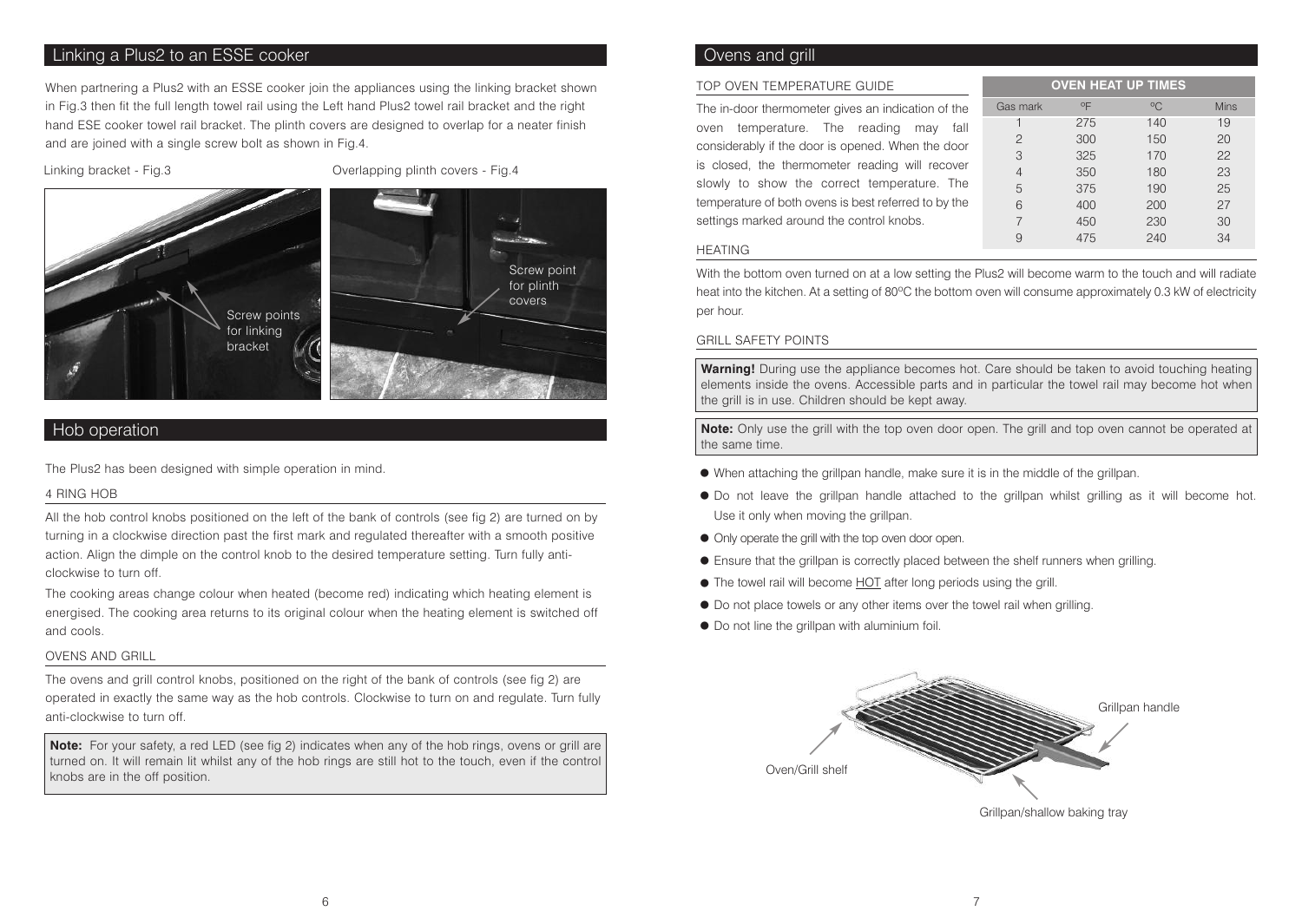# OVEN SAFETY POINTS

- •Food or utensils should not be placed on the base of the oven as it gets very hot.
- •When using the oven shelves ensure they are correctly placed between the shelf runners.

**Warning!** The front, top and doors of the Plus2 may become hot after long periods of cooking. Keep children and pets away.

# COOLING FAN

When the Plus2 has been in operation for some time an electric fan may be heard. This is simply to cool the electronics in the unit and is quite normal.

# BEFORE YOU COOK FOR THE FIRST TIME

We recommended that the top and the bottom oven be switched on at full power for about one hour in order to burn off any initial odours. The grill should also be turned on, with the top oven door open, for approximately 15 minutes before it is used for the first time.

Also, before you use the ceramic hob for the first time, clean the hob surface with ceramic hob cleaner and conditioner. This applies a thin protective film to the hob, making it easier to clean and prolonging its life.

**Warning!** For your own safety, always switch off your Plus2 at the mains supply and allow cooling before cleaning.

**Note:** Never use excessive amounts of water to clean your Plus2.

### HOB CLEANING

It is recommended that the hob be cleaned daily with Hob Brite cleaner. Normally cleaning should be carried out when the hob has cooled, but if jam, fruit or anything with a high sugar content is spilled on the hob, or plastic or aluminium is melted onto the hob, clean it off immediately, as damage to the hob can result. Switch off the hob and use a metal spatula, palette knife or scraper to remove the spillage. TAKE CARE as the spillage and the hob may be very hot. Do not use scouring powders or paste, wire wool scouring pads or oven cleaners on the hob as these can cause damage to the hob surface.

#### OVEN CLEANING

Both the ovens can be cleaned using normal oven cleaners. The shelf supports in the top and the bottom ovens can be removed to make cleaning easier.

#### GENERAL CLEANING

Enamel is simply a coloured glass coating added to the metal to give a durable and hygienic finish. It can be damaged by scratching or by a sudden application of cold liquids onto its surface when hot. Clean with a cloth and soapy water, preferably while the Plus2 is still warm. Propriety non-scratch liquid cleaners for enamelled surfaces may be used. Spilled liquids should be removed as soon as possible. Fruit juices and other acidic products can remove the gloss surface from the enamel if left for any length of time. A stainless steel cleaner can be used for cleaning the door handles. Do not use scouring powders or pastes, scouring pads or oven cleaners on the control knob markings on the ceramic glass top, as this may damage the markings.

# **Maintenance**

#### **Warning!** Isolate the electrical supply before any repair work.

The Plus2 does not require reqular servicing, but has been designed so that internal components are easy to replace in the event that they become faulty.

All the oven and grill elements can be removed and replaced from the front of the Plus2 through the oven openings.

# TO REMOVE THE BASE ELEMENT FROM THE TOP OR BOTTOM OVEN

- 1. Remove the shelves and shelf supports from the oven.
- 2. Remove the two self tapping screws holding down the oven base at each side. Remove the base.
- 3. Undo the screw fastening the element to the side of the oven. The element can then be pulled out of the base of the oven. The electrical wire connections should stay attached to the element as it is pulled from the oven. The element wire terminals can then be swapped from the faulty element to the new element. Take care not to let the element wire connections fall back inside the Plus2 before they are reconnected to the new element.

#### TO REMOVE THE UPPER ELEMENTS/GRILL ELEMENT FROM THE TOP OR BOTTOM OVEN

- 1. Undo the single screw fastening the element to the side of the oven.
- 2. Loosen the screws on the element support brackets. The support brackets can then be rotated clear of the elements allowing the elements to fall.
- 3. The electrical wire connections should stay attached to the element as it is lowered. The element wire terminals can then be swapped from the faulty element to the new one. Take care not to let the element wire connections fall back inside the Plus2 before they are reconnected to the new element.

#### TO REMOVE ANY OF THE ENERGY REGULATORS

The Pus2 top casting assembly is hinged to allow access. To achieve this, pull the unit forward approximately 50mm and remove both towel rail brackets and towel rail. Turn the two grub screws that are now revealed clockwise and hinge up the top casting to allow access.